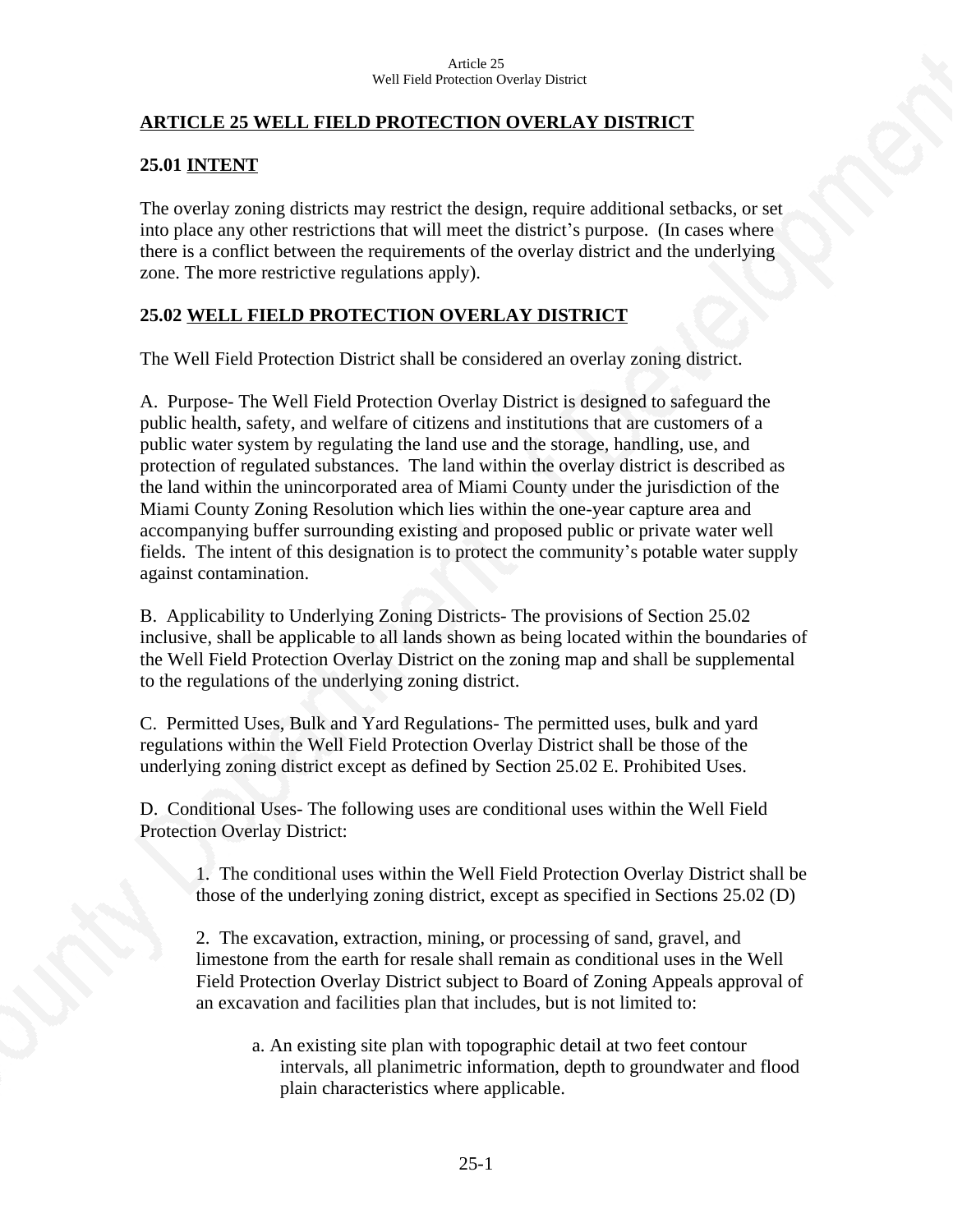- b. The proposed extent and depth of excavation;
- c. Slope angle of excavation walls (any final slopes shall be at the angle of repose for the remaining material);
- d. Use and disposition of the soil and/or overburden materials from the excavations including a landscaping and vegetation plan to stabilize any disturbed material;
- e. Surface drainage plan and surface drainage requirements:
	- (1) Drainage into onsite excavations from proximate off-site transportation facilities such as roadways and roadbeds and offsite watercourses is prohibited unless the applicant provides a plan which otherwise protects the excavations from off-site waterborne regulated substances.
	- (2) The final onsite grading shall minimize all surface drainage in the excavations.
	- f. A post-excavation and operation land use plan; and
	- g. A security plan (unauthorized access shall be strictly prohibited as long as any excavations remain on site).

E. Prohibited Uses- Sanitary landfills, drywells, landfills comprised of demolition debris or other non-approved matter, and junkyards are prohibited within the Well Field Protection Overlay District.

F. Best Management Practices and Exemptions- To the maximum extent practical, owners and operators within the Well Field Protection Overlay District shall implement best management practices (BMPs) to reduce risk of release and pollution of the environment. BMPs apply to use, storage, and production of regulated substances listed in Section 25.02 (5). BMPs are defined as "schedules of activities, prohibition of practices, maintenance procedures, and other management practices to prevent or reduce the risk of a release".

- 1. BMPs include, but are not limited to, the following: treatment techniques, operating procedures, and practices to control runoff, spills, and leaks.
- 2. Spill control procedures shall include but are not limited to the following:

|             | a. Secondary and tertiary containment systems, including the use of      |
|-------------|--------------------------------------------------------------------------|
|             | containment during chemical storage, transfer, and use. The              |
| containment | system shall be designed to capture 110% of a release from               |
| a primary   | containment unit.                                                        |
|             | b. Adopting standardized spill response protocols and providing training |
|             | to employees to help insure response protocols are enacted if a          |
| spill or    | release occurs.                                                          |
|             | c. Drums and other types of containers holding regulated substances and  |
|             | wastes of such substances defined as:                                    |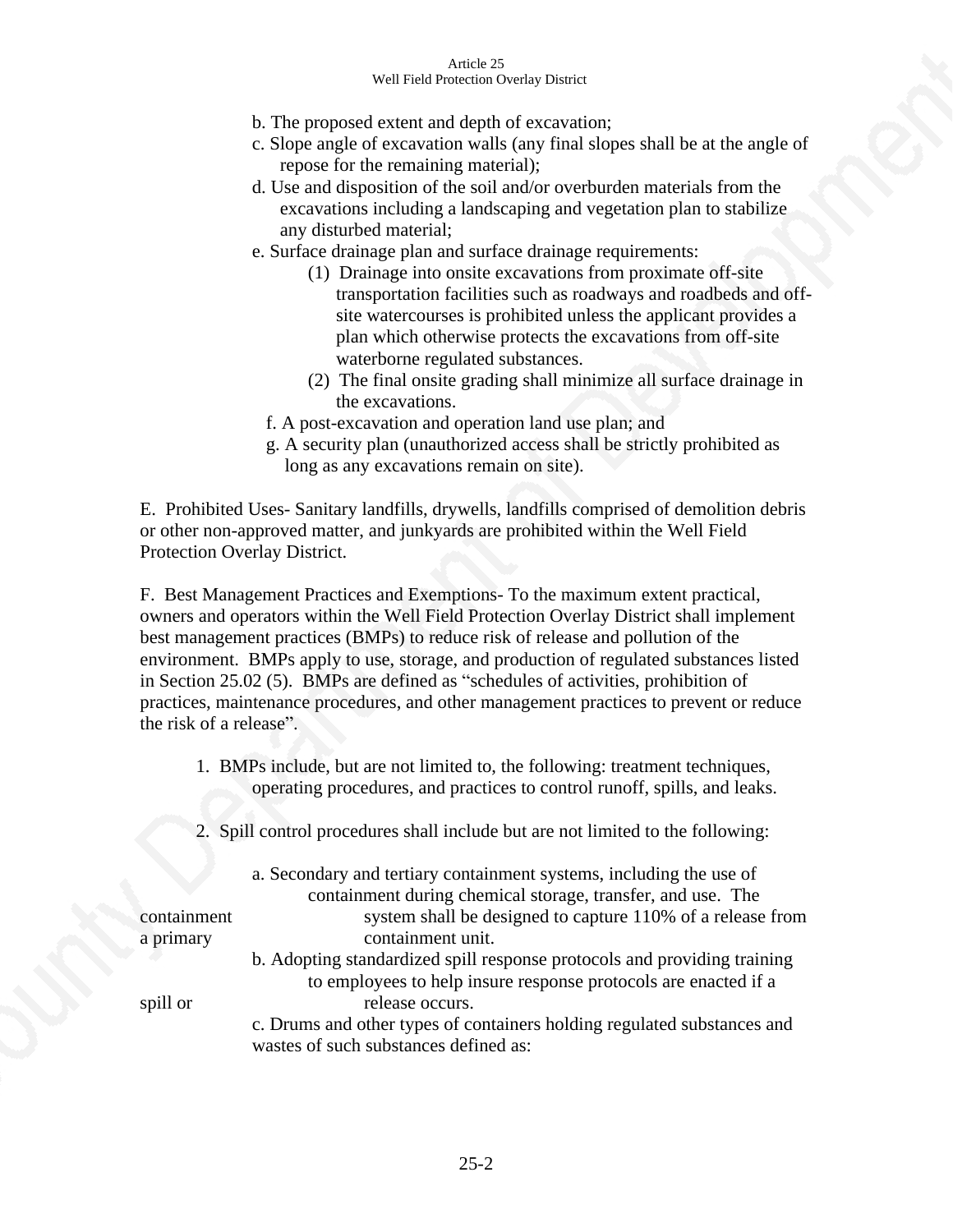- 1. Chemicals for which there is scientific evidence that acute or chronic health affects may result from exposure including carcinogens, toxic and highly toxic agents, reproductive toxins, irritants, corrosives, sanitizers, hepotoxins, nephrotoxins, neurotoxins, agents which act on the hematopoietic system and agents which damage the lungs, skin, eyes, or mucous membranes.
- 2. Mixtures of chemicals, which have been tested as a whole and have been, determined to be a health hazard.
- 3. Mixtures of chemicals which have not been tested as a whole but contain any chemical determined to have been a health hazard and comprises one percent (1%) or greater of the composition on a weight per unit weight basis.
- 4. Petroleum and nonsolid petroleum derivatives (except non-PCB dielectric fluids).

3. Existing containment systems and procedures shall not be removed, nor shall their ability to contain spills be compromised, so long as regulated substances are stored, transferred or used within the containment areas. Containment systems shall be maintained in good working order. Improvements and/or additions to containment systems may be performed so long as the ability to contain a spill is not compromised. Temporary approved containment systems may be required during maintenance and/or improvement activities.

4. The following types of products and volumes are exempt from BMP requirements within the Well Field Protection Overlay District.

- a. Aggregate of regulated substances. The aggregate of regulated substances in use, storage, handling and/or production may not exceed twenty gallons or 160 pounds at any time.
- b. Total use of regulated substances. The total use, storage, handling and/or production of regulated substances may not exceed fifty gallons or 400 pounds in any twelve-month period.
- c. A limited exclusion from the provisions of subsection (a) hereof is authorized for non-routine maintenance or repair of property or equipment. The use, storage, handling and/or production of regulated substances under this exclusion shall be limited to:
	- 1. Aggregate regulated substances. The aggregate of regulated substances in use, storage, handling and/or production may not exceed fifty gallons or 400 pounds at any time.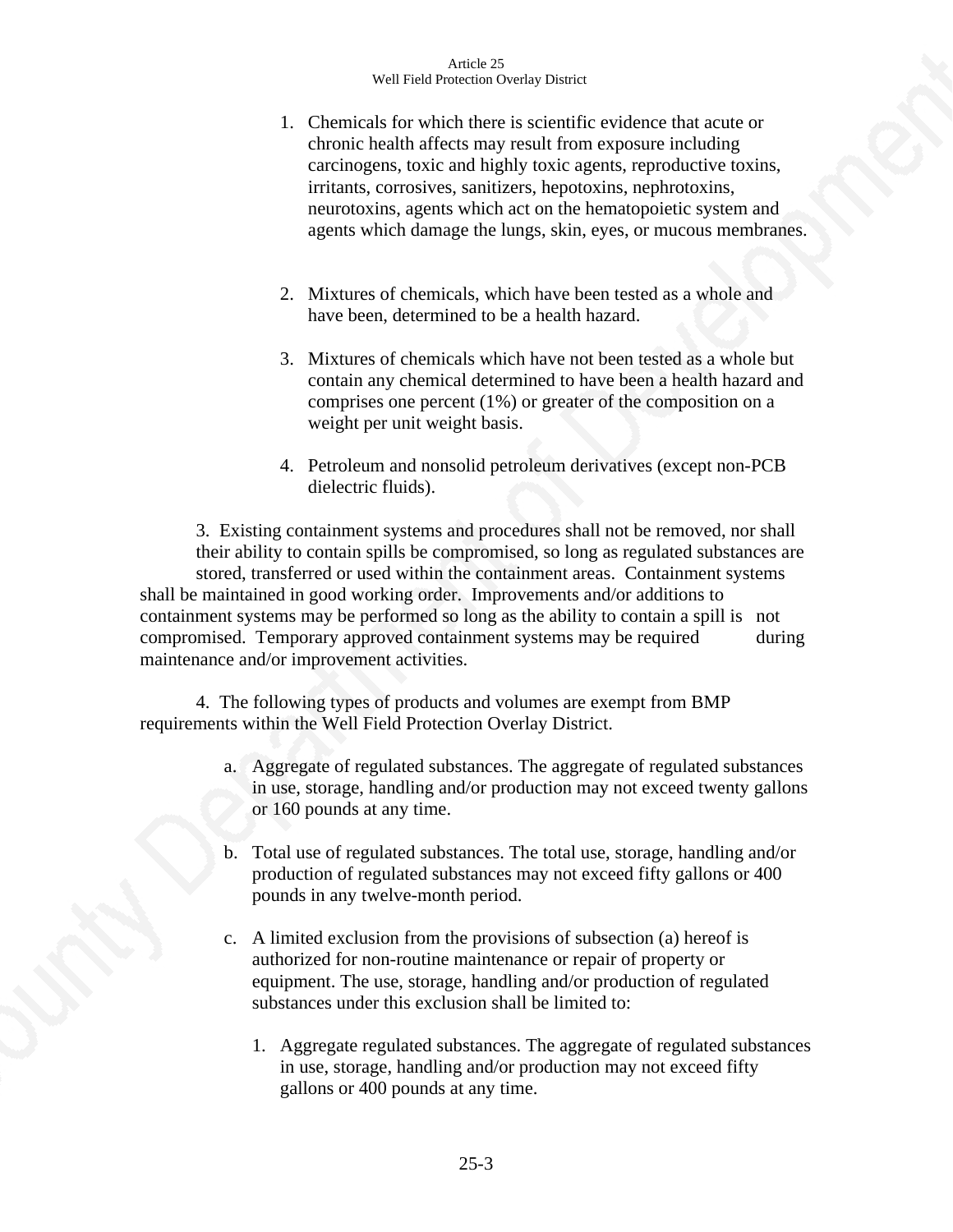- 2. Total use of regulated substances. The total use, storage, handling and/or production of regulated substances may not exceed 100 gallons or 800 pounds in any twelve-month period.
- 3. A limited exclusion from the provisions of subsection (a) hereof is authorized for medical and research laboratory uses, provided, however, that regulated substances shall be stored, handled or used in containers not to exceed five gallons or forty pounds of each substance, and provided, further, that the aggregate inventory of regulated substances shall not exceed 250 gallons or 2,000 pounds.
- 4. A limited exclusion from the provisions of subsection (a) hereof is authorized for regulated substances which are cleaning agents, provided, however, that such cleaning agents are packaged for personal or household use or are present in the same form and concentration as a product packaged for use by the general public, and provided, further, that the aggregate inventory of such cleaning agents shall not exceed 100 gallons or 800 pounds at any time. In no case shall regulated substances claimed under this exclusion include hydrocarbon or halogenated hydrocarbon solvents.
- 5. With the exception of residential use of heating fuels in tanks having a capacity equal to or less than 500 gallons, the underground storage of fuel and lubricants for vehicle operations and fuel for building and/or process heating in conjunction with permitted and conditional uses in this District shall be in secondarily contained and monitored tanks. Such installations shall be subject to approval by the Administrative Officer.
- 6. Notwithstanding other provisions of this Article, nonconforming uses in this District presently utilizing underground storage tanks for fuel and lubricants for vehicle operations and fuel for building and/or process heating shall be permitted to replace existing tanks with those constructed as per the specifications of subsection (e) hereof and not exceeding the capacity of existing tanks. Replacement of underground tanks for regulated substances other than the above noted fuels and lubricants are not permitted.

5. Substances to be regulated, hereinafter referred to as regulated substances, are chemicals and mixtures of chemicals that are health hazards. Regulated substances include:

> a. Chemicals for which there is scientific evidence that acute or chronic health effects may result from exposure including carcinogens, toxic and highly toxic agents, reproductive toxins, irritants, corrosives, sensitizers,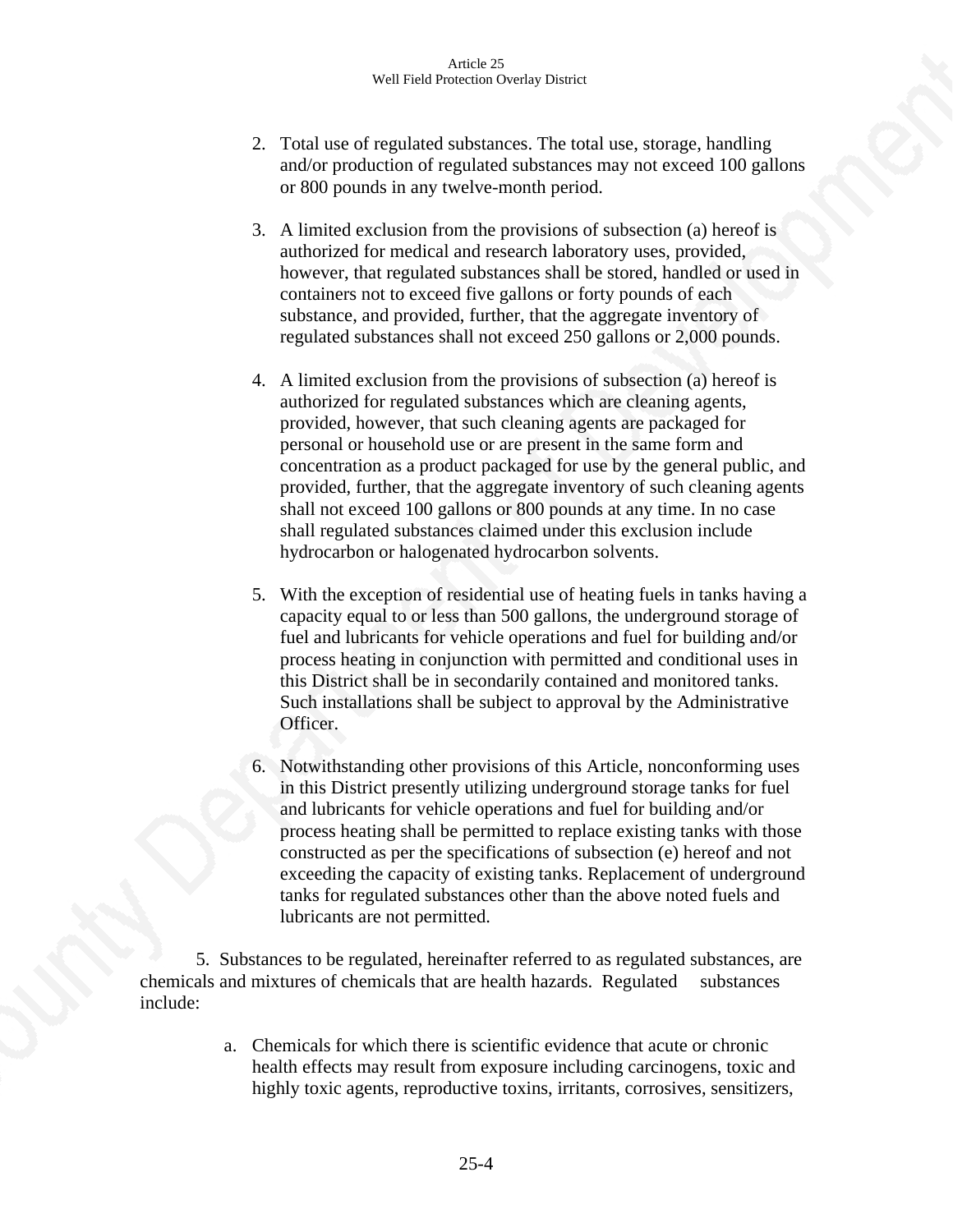hepotoxins, nephrotoxins, neurotoxins, agents which act on the hematopoietic system and agents which damage the lungs, skin, eyes, or mucous membranes.

- b. Mixtures of chemicals, which have been tested as a whole and have been, determined to be a health hazard.
- c. Mixtures of chemicals which have not been tested as a whole but contain any chemical determined to have been a health hazard and comprises one percent (1%) or greater of the composition on a weight per unit weight basis.
- d. Petroleum and nonsolid petroleum derivatives (except non-PCB dielectric fields).
- e. New underground storage tanks (USTs) shall be permitted within the Well Field Protection Overlay District so long as said tanks comply with Ohio Administrative Code.

G. Underground Storage Tanks Requirements- New underground storage tanks (USTs) shall be permitted within the Well Field Protection Overlay District so long as said tanks comply with the Ohio Administrative Code 1301:7-9-10 (BUSTR program). Existing USTs are permitted so long as their construction, leak detection and maintenance programs meet all local and state UST rules and regulations.

H. Wastewater Disposal- All uses within this district shall be connected to the public wastewater disposal system within a three (3) year period from the effective date of this article or have a wastewater disposal system approved by the Miami County Health District.

I. Agricultural Chemicals Exempted- The use of agricultural chemicals applied in accordance with best management practices and/or label directions shall not be restricted by the requirements of these regulations.

# **25.03 REPORTING REGULATED SUBSTANCE SPILLS, LEAKS, OR DISCHARGES**

A. Notification Required- Any person with direct knowledge of a spill, leak or discharge of a regulated substance that escapes containment or contacts a pervious ground surface within the Well Field Protection Overlay District and such spill, leak, or discharge is not immediately and completely re-mediated shall give notice to the Miami County Sheriff's Department or 911 Emergency Response Center by telephone within thirty (30) minutes. The notification shall include at minimum, the location of the incident, name and telephone number, date and time thereof, type of substance(s), concentration and volume, and control or corrective action taken. Such notification shall in no way alleviate other local, state, and federal reporting obligations as required by law.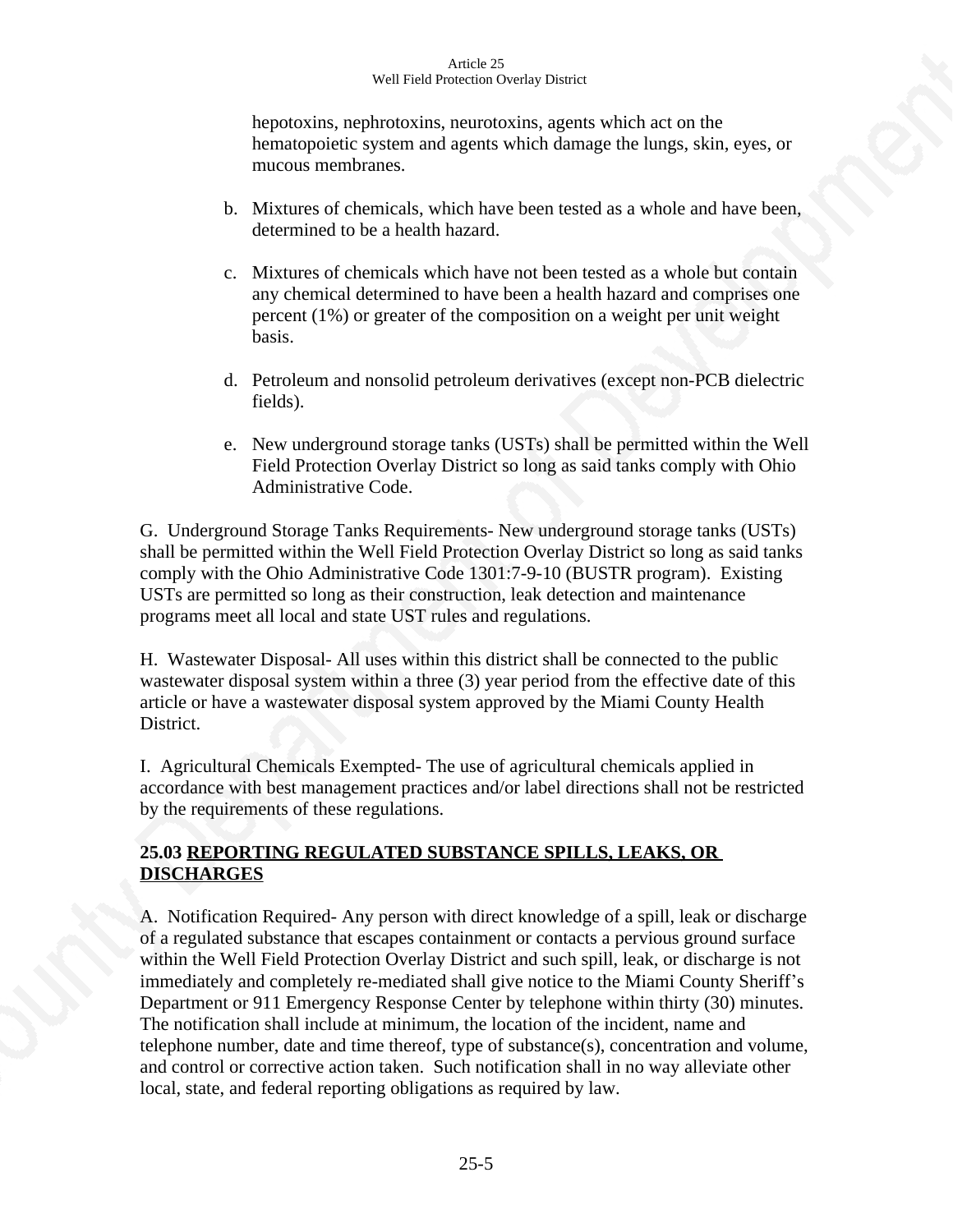B. Application of Agricultural Chemicals- The application of agricultural chemicals, fertilizers, mineral acids, organic sulfur compounds, etc. used in routine agricultural operations, including plant nutrients and crop protection materials, applied under best management practices as indicated by soil tests, agricultural experts, or label directions approved by the United States EPA or the Ohio Department of Agriculture, shall not be considered a spill, leak, or discharge subject to the reporting provisions of this paragraph.

C. Liability and Required Documentation- Any entity or person who spills, leaks, or discharges said substance(s) shall be liable for any reasonable expense, loss or damages incurred by Miami County in response to such an incident, in addition to the amount of any fines imposed on account of thereof under state and federal law. Said entity or person shall document and maintain sufficient records so as to reflect accurately the circumstances related to any such incident and develop and implement procedures to substantially eliminate the likelihood of reoccurrence of such spills, leaks, or discharges as soon as practical following the incident, but no later than one hundred eighty (180) days after the incident.

D. Falsifying Information- No person shall make any false statement, representation, or certification in any report or other document filed or required to be maintained pursuant to this section.

E. Inspections- Subject to applicable provisions of law, the Zoning Administrator or authorized designee bearing proper identification shall be permitted to enter private property at any reasonable time, with reasonable cause or with prior notification, for such purposes as inspection, observation, measurement, sampling, and records examination pertaining to the requirements of this section. Upon request of the entity which is the subject of the inspection, and if permitted by the state public records law, information obtained as a result of the inspection shall be maintained as confidential. If the owner or tenant does not consent to the entry of the Zoning Administrator, the Zoning Administrator may apply to a court of competent jurisdiction for an appropriate warrant or other authority to enter said property; but no consent is necessary for entry then open to the public or to customers.

F. Technical Consultants- Upon application for a zoning certificate and/or occupancy certificate for a use within these well field operation or overlay districts, the Zoning Administrator may employ such technical expertise as needed to ensure compliance with the provisions of these regulations. All reasonable costs, as determined by Miami County, incurred in the compliance review process shall be passed through to the applicant and shall be in addition to those fees normally charged to review an application for a zoning certificate and/or occupancy certificate.

# **25.04 EXEMPTION OF REGULATED SUBSTANCES**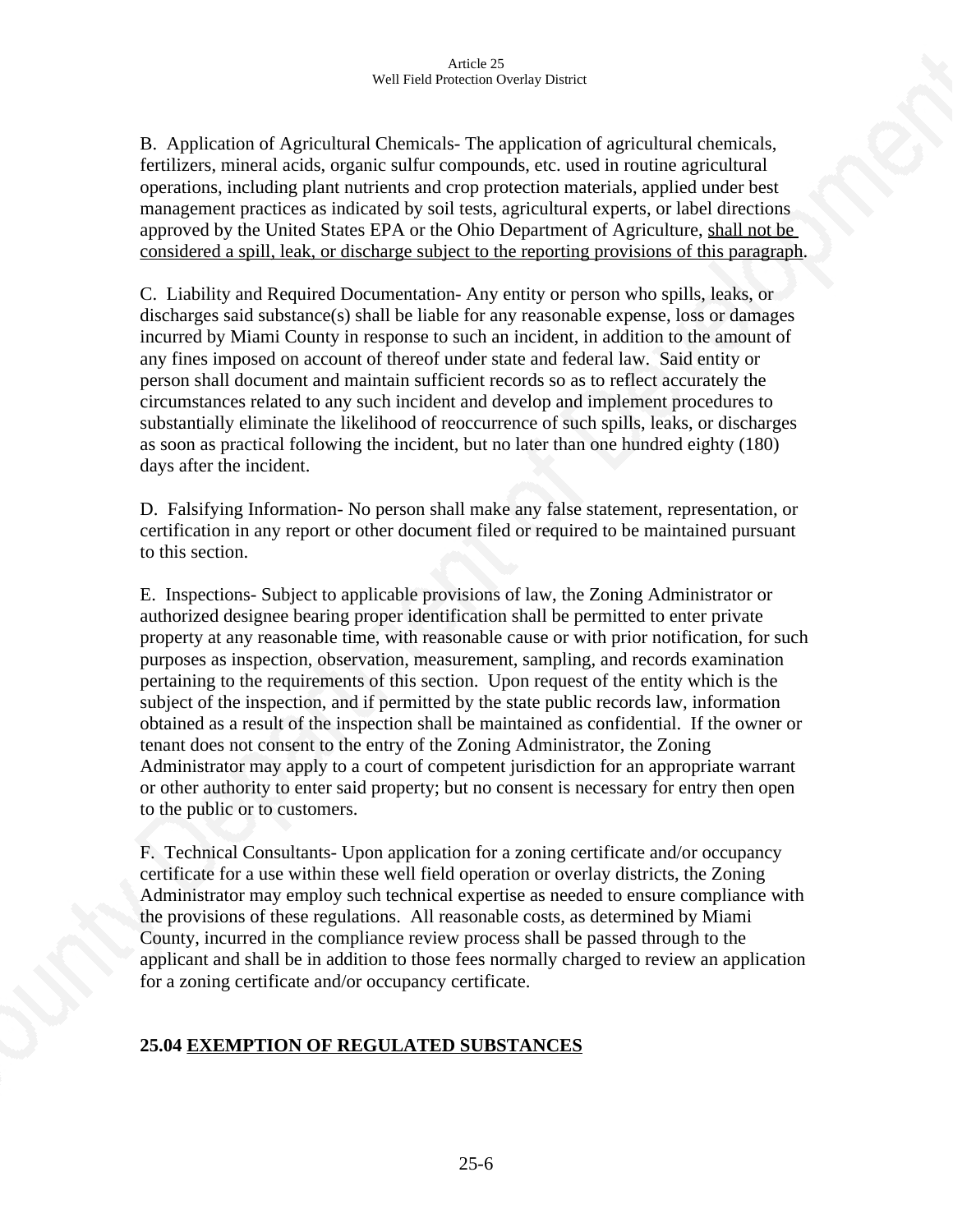The Zoning Administrator is authorized to exclude certain regulated substances that pose no threat to ground water, from the provisions of these regulations. Prior to authorizing the exemption of any regulated substance, the Zoning Administrator shall have such request for exemption reviewed by the Board of Zoning Appeals.

### **25.05 CLEAN CLOSURE REQUIREMENTS**

Except in the seasonal discontinuation of operation, the owner or operator of any nonresidential property that becomes unoccupied or has discontinued operation for a period of ninety (90) consecutive days shall remove all regulated substances from the property other than those used exclusively for heating, cooling, and providing electrical lighting for the premises within ninety (90) days after the date upon which the property initially became unoccupied or the operation discontinued. Except as noted above, regulated substances that are excluded from reporting requirements shall be removed by the date specified above. The owner or operator shall secure the regulated substances on the property until they have been removed. The owner or operator notify the Miami County Sanitary Engineer in writing of the date the cessation of operation or the property becoming unoccupied no later than the day upon which the operation actually ceases or the property becomes unoccupied, and such notification shall include the owner's name, phone number, and address and the operator's name, phone number, and new address

# **25.06 HAZARD POTENTIAL RANKING SYSTEM FOR NONCONFORMING USES**

Uses using, storing, handling and/or producing regulated substances in amounts equal to or less than the requirements set forth in Section 25.04 are considered conforming uses and this section does not apply. Any new use or change of use shall maintain the conforming status of the property.

In order to assess the risk for groundwater contamination potential for nonconforming uses, a hazard ranking has been developed for various activities categorized by their standard industrial classification (SIC) code. This ranking is based on the kind of materials commonly associated with each use looking only at the most critical hydrologic factors.

Table 1 following the text of this section lists the site hazard potential by land use activity on a scale of one to nine, with one being a low hazard and nine a very high hazard. This rating is based on the intrinsic hazards posed by different land uses and is related to the materials commonly used or stored on the site or the types and amounts of wastes commonly discharged.

Table 2 lists the hazard potential determined on the basis of materials known to be used, stored or disposed of at a specific site.

If the two tables referenced above indicate different site hazard potential ratings for the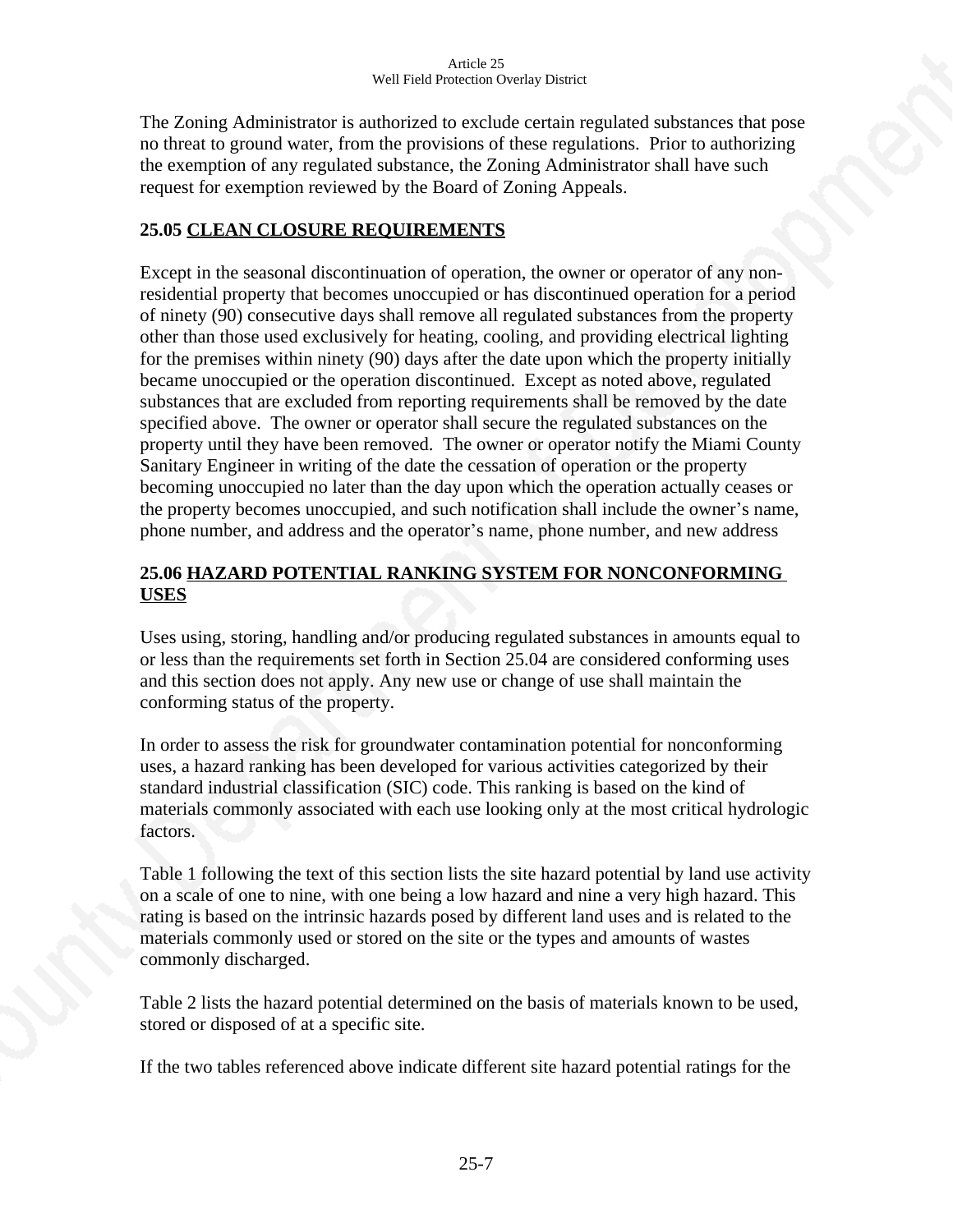SIC-coded land use activity and the materials found on-site, the higher of the two scores is the rating for the site.

### **TABLE 1 CONTAMINANT HAZARD POTENTIAL RANKING CLASSIFIED BY SOURCE**

| <b>SIC</b><br><b>NUMBER</b> | DESCRIPTION OF WASTE SOURCE                                                            | <b>HAZARD POTENTIAL</b><br><b>INITIAL RATING</b> |
|-----------------------------|----------------------------------------------------------------------------------------|--------------------------------------------------|
| 01                          | <b>AGRICULTURAL PRODUCTION - CROP</b>                                                  | $1 - 2$                                          |
| 02                          | AGRICULTURAL PRODUCTION - LIVESTOCK<br>021 Livestock, except Dairy, Poultry and Animal |                                                  |
|                             | Specialties                                                                            | (5 for Feedlots)                                 |
|                             | 024 Dairy Farms                                                                        | 4                                                |
|                             | 025 Poultry and Eggs                                                                   | 4                                                |
|                             | 027 Animal Specialties                                                                 | $2 - 4$                                          |
|                             | 029 General Farms, Primarily                                                           |                                                  |
|                             | Livestock                                                                              | $\overline{2}$                                   |
| 10                          | <b>METAL MINING</b>                                                                    |                                                  |
|                             | 101 Iron Ores                                                                          | 4                                                |
|                             | 102 Copper Ores                                                                        | 6                                                |
|                             | 103 Lead and Zinc Ores                                                                 | 5                                                |
|                             | 104 Gold and Silver Ores                                                               | 6                                                |
|                             | 105 Bauxite and Other                                                                  |                                                  |
|                             | <b>Aluminum Ores</b>                                                                   | 5                                                |
|                             | 106 Ferroalloy Ores Except                                                             |                                                  |
|                             | Vanadium                                                                               | 5                                                |
|                             | 108 Metal Mining Services                                                              | $\overline{4}$                                   |
|                             | 1092 Mercury Ore                                                                       | 6                                                |
|                             | 1094 Uranium-Radium-Vanadium                                                           |                                                  |
|                             | Ores                                                                                   | 7                                                |
|                             | 1099 Metal Ores Not Elsewhere                                                          |                                                  |
|                             | Classified                                                                             | 5                                                |
| 11                          | <b>ANTHRACITE MINING</b>                                                               | 7                                                |
| 12                          | BITUMINOUS COAL AND LIGNITE MINING                                                     | 7                                                |
| 13                          | <b>OIL AND GAS EXTRACTION</b>                                                          |                                                  |
|                             | 131 Crude Petroleum and                                                                |                                                  |
|                             | Natural Gas                                                                            | 7                                                |
|                             | 132 Natural Gas Liquids                                                                | 7                                                |
|                             | 1381 Drilling Oil and Gas Wells                                                        | 6                                                |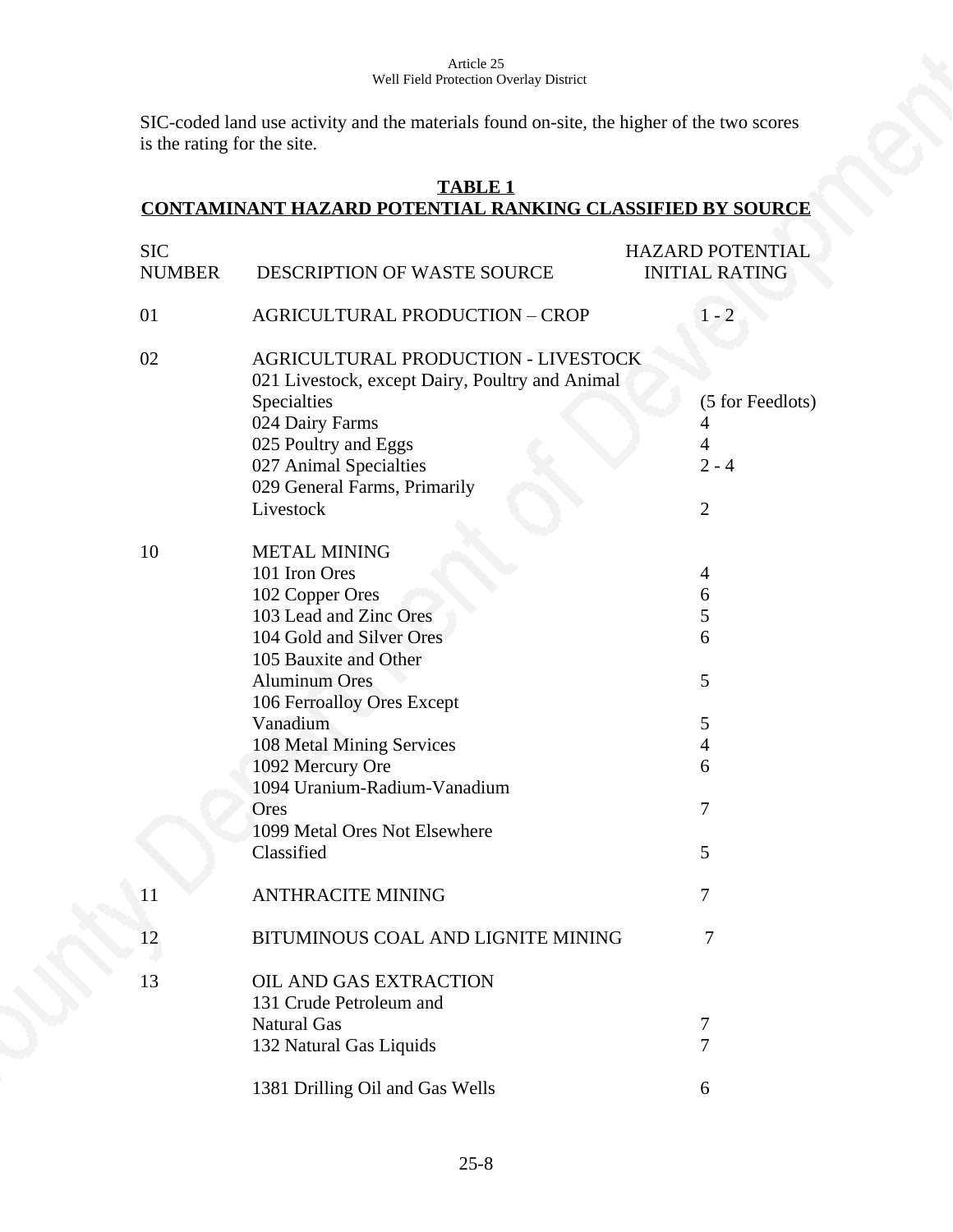|    | 1382 Oil and Gas Field<br><b>Exploration Services</b><br>1389 Oil and Gas Field Services<br>Not Elsewhere Classified | $\mathbf{1}$<br>Variable, |
|----|----------------------------------------------------------------------------------------------------------------------|---------------------------|
|    | On Activity                                                                                                          | Depending                 |
| 14 | MINING AND QUARRYING OF NON-METALLIC                                                                                 |                           |
|    | MINERALS, EXCEPT FUELS<br>141 Dimension Stone                                                                        |                           |
|    | 142 Crushed and Broken Stone,                                                                                        |                           |
|    | <b>Including Riprap</b>                                                                                              | $\overline{c}$            |
|    | 144 Sand and Gravel                                                                                                  | $\overline{2}$            |
|    | 145 Clay, Ceramic, and                                                                                               |                           |
|    | <b>Refractory Minerals</b>                                                                                           | $2 - 5$                   |
|    | 147 Chemical and Fertilizer                                                                                          |                           |
|    | <b>Mineral Mining</b>                                                                                                | $4 - 7$                   |
|    | 148 Nonmetallic Minerals Services                                                                                    | $1 - 7$                   |
|    | 149 Miscellaneous Nonmetallic                                                                                        |                           |
|    | Minerals, Except Fuels                                                                                               | $2 - 5$                   |
| 16 | <b>CONSTRUCTION OTHER THAN</b>                                                                                       |                           |
|    | <b>BUILDING CONSTRUCTION</b>                                                                                         |                           |
|    | 1629 Heavy Construction, Not Elsewhere Classified                                                                    |                           |
|    | (Dredging, Especially in Salt Water)                                                                                 | 4                         |
| 20 | FOOD AND KINDRED PRODUCTS                                                                                            |                           |
|    | 201 Meat Products                                                                                                    | 3                         |
|    | 202 Dairy Products                                                                                                   | $\overline{2}$            |
|    | 203 Canned and Preserved Fruits                                                                                      |                           |
|    | <b>And Vegetables</b>                                                                                                | 4                         |
|    | 204 Grain Mill Products                                                                                              | $\overline{c}$            |
|    | 205 Bakery Products                                                                                                  | $\overline{2}$            |
|    | 206 Sugar and Confectionery Products                                                                                 | $\overline{\mathbf{c}}$   |
|    | 207 Fats and Oils                                                                                                    | 3                         |
|    | 208 Beverages                                                                                                        | $2 - 5$                   |
|    | 209 Misc. Food Preparation and Kindred Products                                                                      | $\overline{2}$            |
| 22 | TEXTLE MILL PRODUCTS, ALL EXCEPT                                                                                     |                           |
|    | <b>LISTINGS BELOW</b>                                                                                                |                           |
|    | 223 Broad Woven Fabric Mills,                                                                                        |                           |
|    | Wool (including dyeing and                                                                                           |                           |
|    | finishing)                                                                                                           | 6                         |
|    | 226 Dyeing and Finishing Textiles,<br><b>Except Wool Fabrics and Knit Goods</b>                                      |                           |
|    | 2295 Coated Fabrics Not Rubberized                                                                                   | 6<br>6                    |
|    |                                                                                                                      |                           |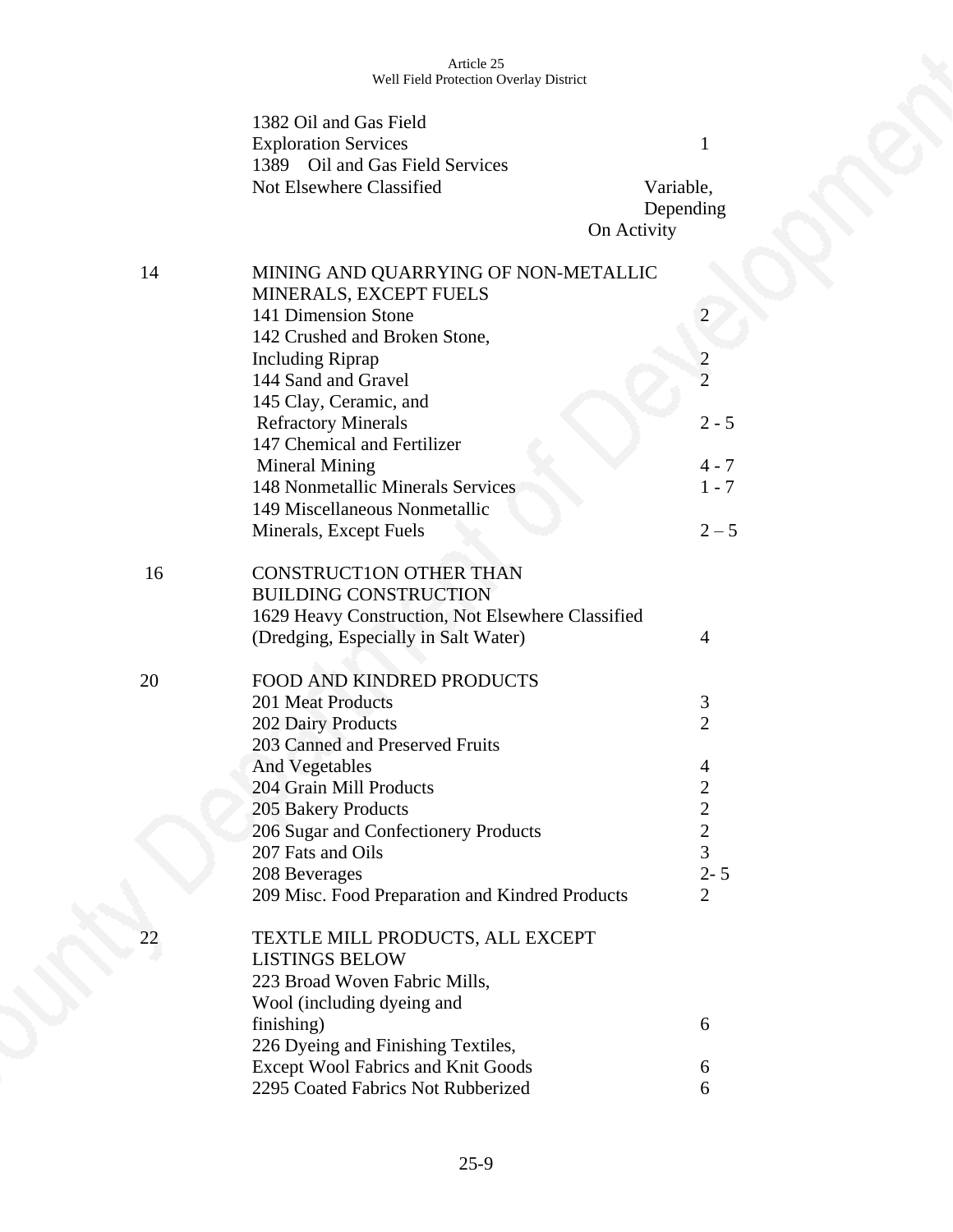| 24 | LUMBER AND WOOD PRODUCTS,<br><b>EXCEPT FURNITURE</b>               |                                  |
|----|--------------------------------------------------------------------|----------------------------------|
|    | 241 Logging Camps and Logging                                      |                                  |
|    | Contractors                                                        | $\overline{c}$<br>$\overline{2}$ |
|    | 242 Sawmills and Planing Mills<br>2435 Hardwood Veneer and Plywood | $\overline{4}$                   |
|    | 2436 Softwood Veneer and Plywood                                   | $\overline{4}$                   |
|    | 2439 Structural Wood Members,                                      |                                  |
|    |                                                                    |                                  |
|    | Not Elsewhere Classified (laminated wood-glue)                     | $\frac{3}{5}$                    |
|    | 2491 Wood Preserving<br>2492 Particle Board                        | $\overline{4}$                   |
|    |                                                                    |                                  |
|    | 2499 Wood Products, Not Elsewhere                                  |                                  |
|    | Classified                                                         | $2 - 5$                          |
| 26 | PAPER AND ALLIED PRODUCTS                                          |                                  |
|    | 261 Pulp Mills                                                     | 6                                |
|    | 262 Paper Mills except Building                                    |                                  |
|    | Paper Mills                                                        | 6                                |
|    | 263 Paperboard Mills                                               | 6                                |
| 28 | <b>CHEMICALS AND ALLED PRODUCTS</b>                                |                                  |
|    | 2812 Alkalis and Chlorine                                          | $7 - 9$                          |
|    | 2813 Industrial Gases                                              |                                  |
|    | 2816 Inorganic Pigments                                            | $3 - 8$                          |
|    | 2819 Industrial Inorganic Chemicals                                |                                  |
|    | <b>Not Elsewhere Classified</b>                                    | $3 - 9$                          |
|    | 2821 Plastic Materials, Synthetic                                  |                                  |
|    | Resins, and Nonvulcanizable                                        |                                  |
|    | Elastomers                                                         | $6 - 8$                          |
|    | 2822 Synthetic Rubber                                              |                                  |
|    | (Vulcanizable Elastomers)                                          | $6 - 8$                          |
|    | 2823 Cellulose Man-Made Fibers                                     | $6 - 8$                          |
|    | 2824 Synthetic Organic Fibers,                                     |                                  |
|    | <b>Except Cellulosic</b>                                           | $6 - 8$                          |
|    | 2831 Biological Products                                           | $6 - 9$                          |
|    | 2832 Medicinal Chemicals and                                       |                                  |
|    | <b>Botanical Products</b>                                          | $3 - 8$                          |
|    | 2834 Pharmaceutical Preparations                                   | $6 - 9$                          |
|    | 2841 Soap and Other Detergents,                                    |                                  |
|    | <b>Except Specialty Cleaners</b>                                   | $4 - 6$                          |
|    | 2842 Specialty Cleaning, Polishing,                                |                                  |
|    | And Sanitation Preparation                                         | $3 - 8$                          |

2843 Surface Active Agents,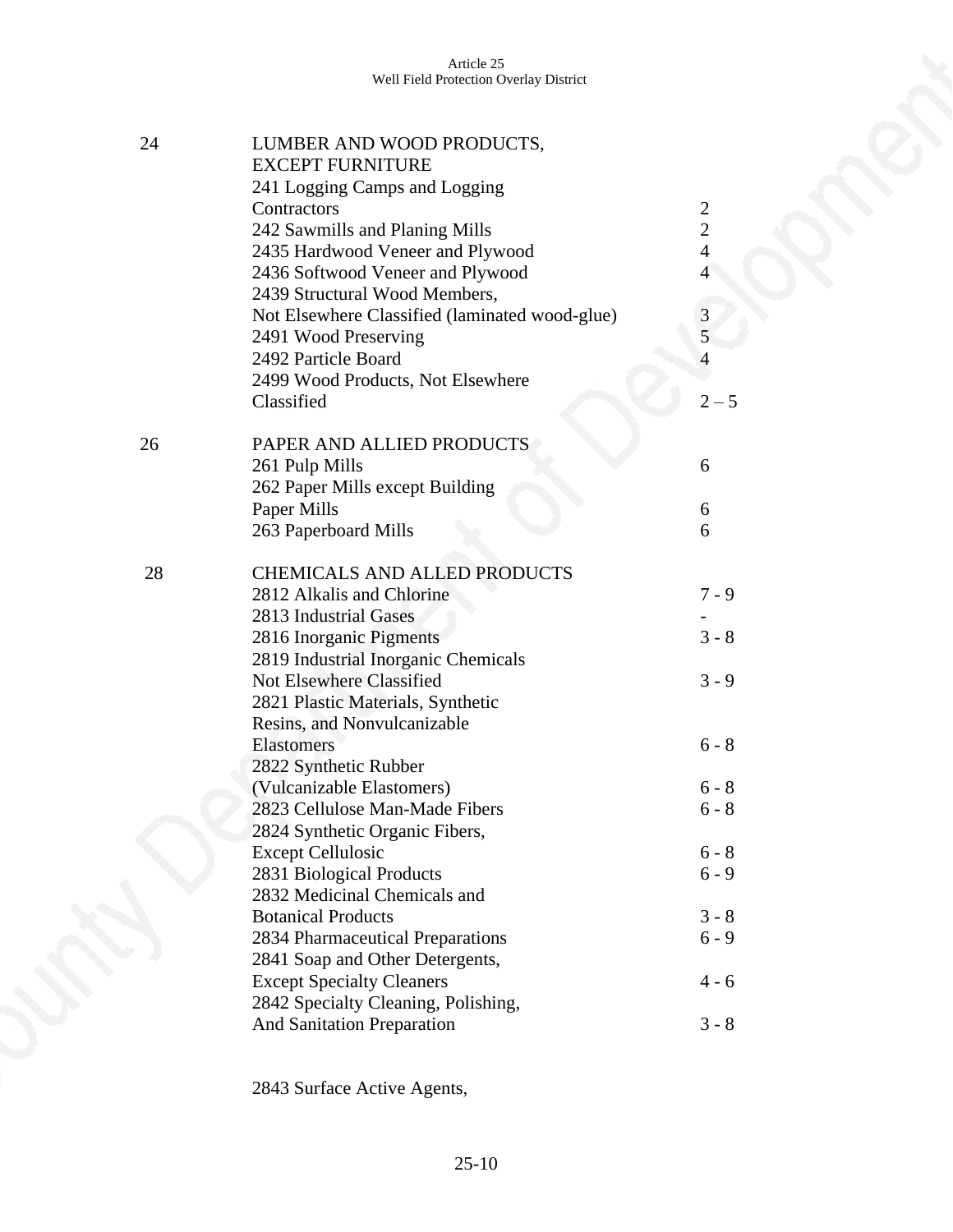|    | Finishing Agents, Sulfonated               |                |
|----|--------------------------------------------|----------------|
|    | Oils and Assistants                        | $6 - 8$        |
|    | 2844 Perfumes, Cosmetics, and              |                |
|    | <b>Other Toilet Preparations</b>           | $3 - 6$        |
|    | 2851 Paints, Varnishes, Lacquers,          |                |
|    | Enamels and Allied Products 5 - 8          |                |
|    | 2861 Gum and Wood Chemicals                | $5 - 8$        |
|    | 2865 Cyclic (coal tar) Crudes, and         |                |
|    | Cyclic Intermediates, Dyes and             |                |
|    | Organic Pigments (Lakes and Toners)        | $6 - 9$        |
|    | 2869 Industrial Organic Chemicals          |                |
|    | Not Elsewhere Listed                       | $3 - 9$        |
|    | 2873 Nitrogenous Fertilizers               | $7 - 8$        |
|    | 2874 Phosphatic Fertilizer                 | $7 - 8$        |
|    | 2875 Fertilizer Mixing Only                | 5              |
|    | 2879 Pesticides and Agricultural           |                |
|    | Chemicals, Not Elsewhere                   |                |
|    | Listed                                     | $5 - 9$        |
|    | 2891 Adhesives and Sealants                | $5 - 8$        |
|    | 2892 Explosives                            | $6 - 9$        |
|    | 2893 Printing Ink                          | $2 - 5$        |
|    | 2895 Carbon Black                          | $1 - 3$        |
|    | 2899 Chemicals and Chemical                |                |
|    | Preparations, Not Elsewhere                |                |
|    | Listed                                     | $3 - 9$        |
|    |                                            |                |
| 29 | PETROLEUM REFINING AND RELATED INDUSTRES   |                |
|    | 291 Petroleum Refining                     | 8              |
|    | 295 Paving and Roofing                     |                |
|    | <b>Materials</b>                           | 7              |
|    | 299 Misc. Petroleum and Coal               |                |
|    | Products                                   | 7              |
| 30 | RUBBER AND MISCELLANEOUS PLASTICS PRODUCTS |                |
|    | 301 Tires and Inner Tubes                  | 6              |
|    | 302 Rubber and Plastic Footwear            | 6              |
|    | 303 Reclaimed Rubber                       | 6              |
|    | 304 Rubber and Plastic Hose                |                |
|    | And Belting                                | 4              |
|    | 306 Fabricated Rubber Products,            |                |
|    | Not Elsewhere Classified                   | $\overline{4}$ |
|    |                                            |                |
| 31 | <b>LEATHER AND LEATHER PRODUCTS</b>        |                |
|    | 311 Leather Tanning and Finishing          | 8              |
|    | (Remaining Three-Digit Codes)              | $1 - 3$        |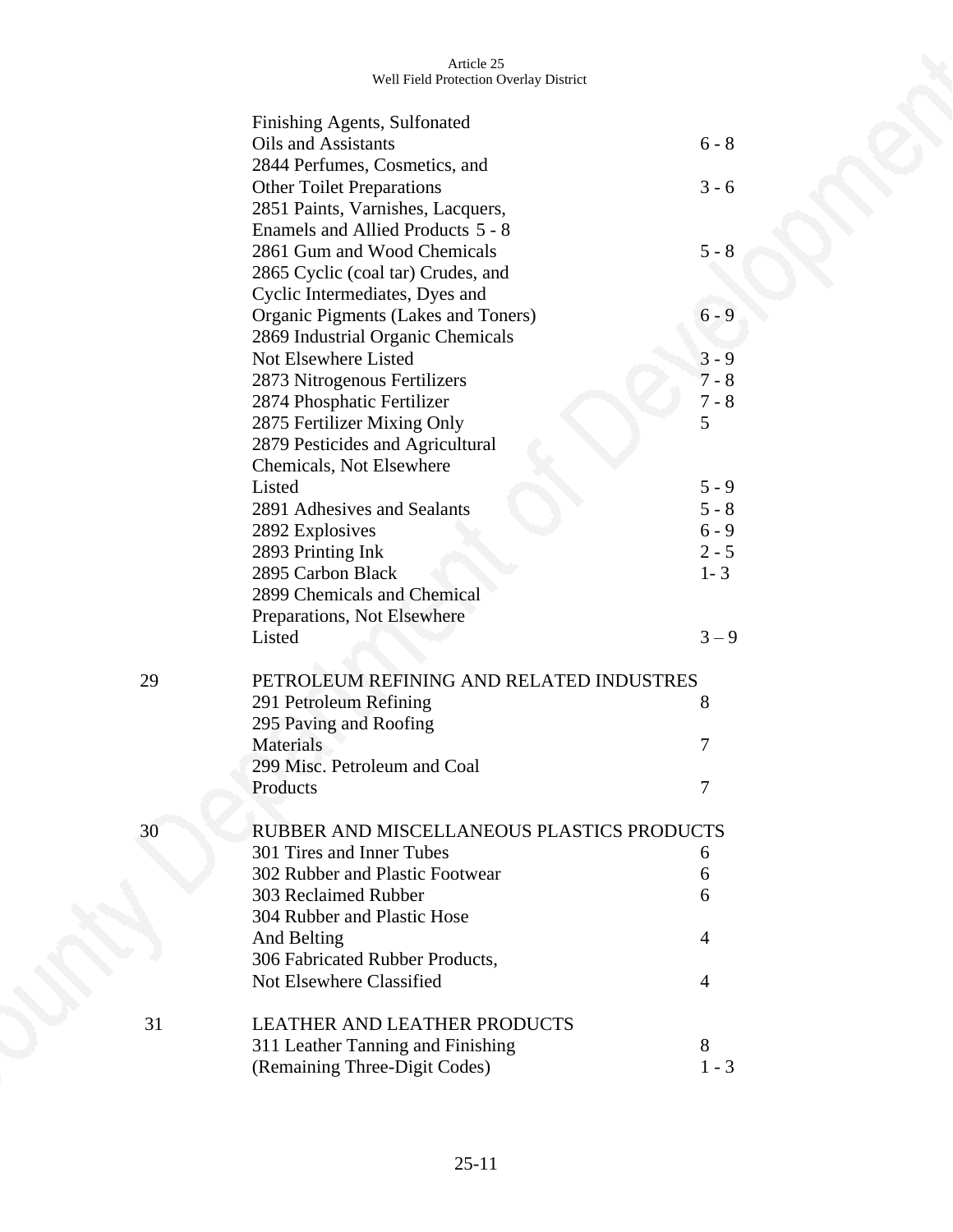| 32 | STONE, CLAY, GLASS, AND CONCRETE PRODUCTS<br>321 Flat Glass | 4              |
|----|-------------------------------------------------------------|----------------|
|    | 322 Glass and Glassware,                                    |                |
|    | Pressed or Blown                                            | 4              |
|    | 324 Cement, Hydraulic                                       | 3              |
|    | 3274 Lime                                                   | 3              |
|    | 3291 Abrasive Products                                      | $\overline{3}$ |
|    | 3292 Asbestos                                               | $\overline{3}$ |
|    | 3293 Gaskets, Packing, and                                  |                |
|    | <b>Sealing Devices</b>                                      | 3              |
| 32 | PRIMARY METAL INDUSTRES                                     |                |
|    | (Except as Noted Below)                                     | 3              |
|    | 3212 Blast Furnaces, Steel Works                            |                |
|    | And, Rolling and Finishing                                  |                |
|    | Mills                                                       | 6              |
|    | 323 Primary Smelting and                                    |                |
|    | <b>Refining of Nonferrous Metals</b>                        | 7              |
| 34 | FABRICATED METAL PRODUCTS, EXCEPT MACHINERY                 |                |
|    | AND TRANSPORTATION EQUIPMENT                                |                |
|    | (Except as Noted Below)                                     | 5              |
|    |                                                             |                |
|    | 347 Coating, Engraving, and<br><b>Allied Services</b>       |                |
|    |                                                             | 8              |
|    | 3482 Small Arms Ammunition                                  | 7              |
|    | 3483 Ammunition, Except for Small                           |                |
|    | Arms, Not Elsewhere Classified                              | 7              |
|    | 3489 Ordnance and Accessories,                              |                |
|    | <b>Not Elsewhere Classified</b>                             | 7              |
|    | 349 Misc. Fabricated Metal Products                         | $3 - 6$        |
| 35 | MACHINERY, EXCEPT ELECTRICAL                                | $5 - 7$        |
| 36 | ELECTRICAL AND ELECTRONIC MACHINERY, EQUIPMENT              |                |
|    | AND SUPPLIES (Except as Noted Below)                        |                |
|    | 3691 Storage Batteries                                      | 8              |
|    | 3692 Primary Batteries, Dry and Wet                         | 8              |
|    |                                                             |                |
| 37 | TRANSPORTATION EQUIPMENT                                    | $5 - 8$        |
| 38 | MEASURING, ANALYZING, AND CONTROLLING                       |                |
|    | INSTRUMENTS; PHOTOGRAPHIC, MEDICAL,                         |                |
|    | AND OPTICAL GOODS; WATCHES AND CLOCKS                       |                |
|    | (Except as Noted Below)<br>$4 - 6$                          |                |
|    | 386 Photographic Equipment and Supplies                     | 7              |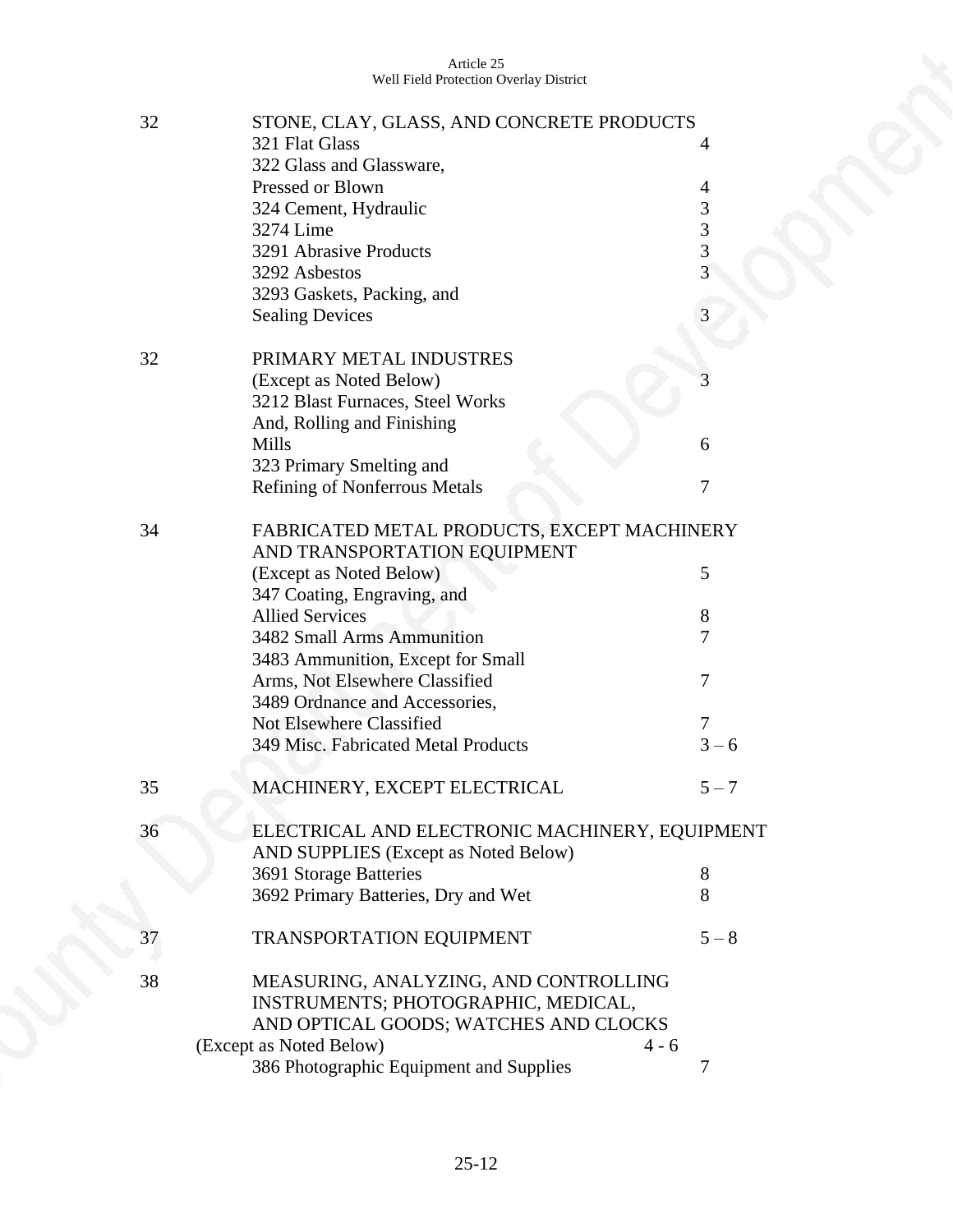# 39 MISCELLANEOUS MANUFACTURING INDUSTRIES 3 – 7

| 49 | ELECTRIC, GAS, AND SANITARY SERVICES |                             |
|----|--------------------------------------|-----------------------------|
|    | 491 Electric Service                 | $3 - 5$                     |
|    | 492 Gas Production and Distribution  | $\mathcal{R}$               |
|    | 494 Water Supply                     | $\mathcal{D}_{\mathcal{L}}$ |
|    | 4952 Sewage Systems                  | $2 - 5$                     |
|    | 4953 Refuse Systems (Landfills)      | $5 - 9$                     |
|    | 496 Steam Supply                     | $2 - 4$                     |

### **TABLE 2 CONTAMINANT HAZARD POTENTIAL RANKING CLASSIFIED BY TYPE**

| <b>DESCRIPTION</b>                        |   | <b>HAZARD POTENTIAL</b><br><b>INTIAL READING</b> | <b>NUMBER</b> | $ID *$ |
|-------------------------------------------|---|--------------------------------------------------|---------------|--------|
| <b>SOLIDS</b>                             |   |                                                  |               |        |
| <b>Ferrous Metals</b>                     |   | $1 - 4$                                          |               | 1100   |
| <b>Non-Ferrous Metals</b>                 |   | $1 - 7$                                          |               | 1200   |
| Resins, Plastics, and Rubbers<br>1300     |   | $\overline{2}$                                   |               |        |
| <b>Wood and Paper Materials</b>           |   |                                                  |               |        |
| (except as noted below)                   |   | $\overline{c}$                                   |               | 1400   |
| <b>Bark</b>                               |   | $\overline{4}$                                   |               | 1401   |
| <b>Textiles and Related Fibers</b>        |   | $\overline{2}$                                   |               | 1500   |
| Inert Materials (except as noted below)   |   | $\overline{2}$                                   |               | 1600   |
| <b>Sulfide Mineral-Bearing Mine</b>       |   |                                                  |               |        |
| <b>Tailings</b>                           | 6 |                                                  | 1601          |        |
| Slag and Other Combustion                 |   |                                                  |               |        |
| Residues                                  | 5 |                                                  | 1602          |        |
| Rubble, Construction, and                 |   |                                                  |               |        |
| <b>Demolition Mixed Waste</b>             | 3 |                                                  | 1603          |        |
| Animal Processing Wastes (except as noted |   |                                                  |               |        |
| below)                                    |   | $2 - 4$                                          |               | 1700   |
| Processed Skins, Hides, and               |   |                                                  |               |        |
| Leathers                                  | 6 |                                                  | 1701          |        |
| Dairy Wastes                              |   | 4                                                |               | 1702   |
| Live Animal Wastes-Raw Manures            |   |                                                  |               |        |
| (Feedlots)                                |   | 5                                                |               | 1703   |
| <b>Composts of Animal Waste</b>           |   | $2 - 4$                                          |               | 1704   |
| Dead Animals                              |   | 5                                                |               |        |
| 1705                                      |   |                                                  |               |        |
| Edible Fruit and Vegetable Remains        |   |                                                  |               |        |
| Putrescibles                              |   | $2 - 3$                                          |               | 1800   |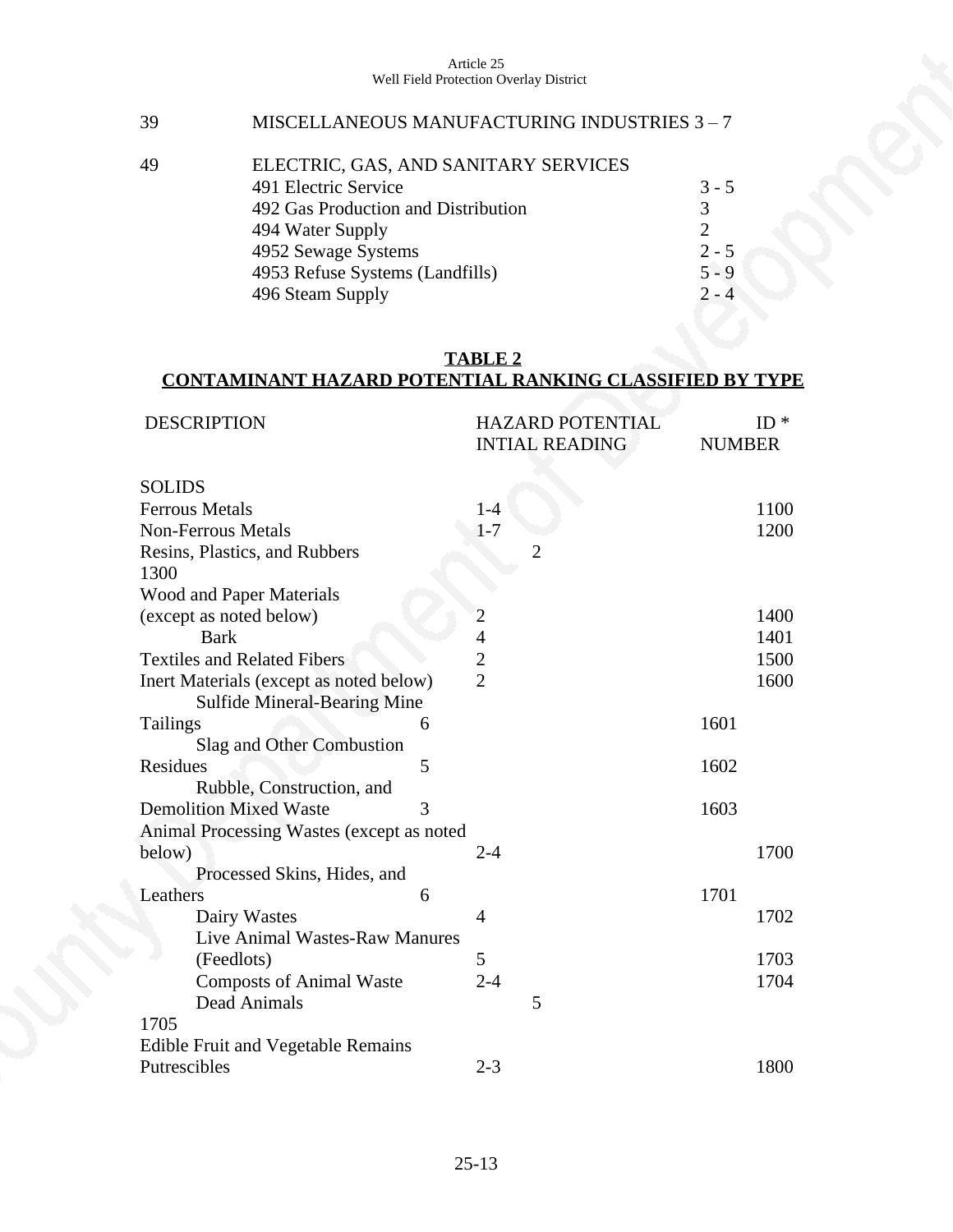| <b>LIQUIDS</b>                          |         |      |
|-----------------------------------------|---------|------|
| Organic Chemicals (must be chemically   |         |      |
| classified)                             |         | 2000 |
| Aliphatic (Fatty) Acids                 | $3 - 5$ | 2001 |
| Aromatic (Benzene) Acids                | $7 - 8$ | 2002 |
| Resin Acids                             |         | 2003 |
| Alcohols                                | $5 - 7$ | 2004 |
| Aliphatic Hydrocarbons                  |         |      |
| (petroleum derivatives)                 | $4 - 6$ | 2005 |
| Aromatic Hydrocarbons (benzene          |         |      |
| derivatives)                            | $6 - 8$ | 2006 |
| <b>Sulfonated Hydrocarbons</b>          | $7 - 8$ | 2007 |
| Halogenated Hydrocarbons                | $7-9$   | 2008 |
| Alkaloids                               | $7-9$   | 2009 |
| <b>Aliphatic Amines and Their Salts</b> | $1 - 4$ | 2010 |
| Anilines                                | $6 - 8$ | 2011 |
| Pyridines                               | $2 - 6$ | 2012 |
| Phenols                                 | $7-9$   | 2013 |
| Aldehydes                               | $6 - 8$ | 2014 |
| Ketones                                 | $6 - 8$ | 2015 |
| Organic Sulfur Compounds                |         |      |
| (Sulfides, Mercaptans)                  | $7-9$   | 2016 |
| Organometallic Compounds                | $7-9$   | 2017 |
| Cyanides                                | $7-9$   | 2018 |
| Thiocyanides                            | $2 - 6$ | 2019 |
| <b>Sterols</b>                          |         | 2020 |
| <b>Sugars and Cellulose</b>             | $1-4$   | 2021 |
| <b>Esters</b>                           | $6 - 8$ | 2022 |
| Inorganic Chemicals (must be            |         |      |
| chemically classified)                  |         | 2100 |
| <b>Mineral and Metal Acids</b>          | $5 - 8$ | 2101 |
| <b>Mineral and Metal Bases</b>          | $5 - 8$ | 2102 |
| Metal Salts, Including Heavy            | $6-9$   | 2103 |
| Oxides                                  | $5 - 8$ | 2104 |
| <b>Sulfides</b>                         | $5 - 8$ | 2105 |
| Carbon or Graphite                      | $1 - 3$ | 2106 |
| Other Chemical Process Wastes not       |         |      |
| Previously Listed (must be chemically   |         |      |
| classified)                             |         | 2200 |
| Inks                                    | $2 - 5$ | 2201 |
| Dyes                                    | $3 - 8$ | 2202 |
| Paints                                  | $5 - 8$ | 2203 |
| Adhesives                               | $5 - 8$ | 2204 |
| <b>Pharmaceutical Wastes</b>            | $6-9$   | 2205 |